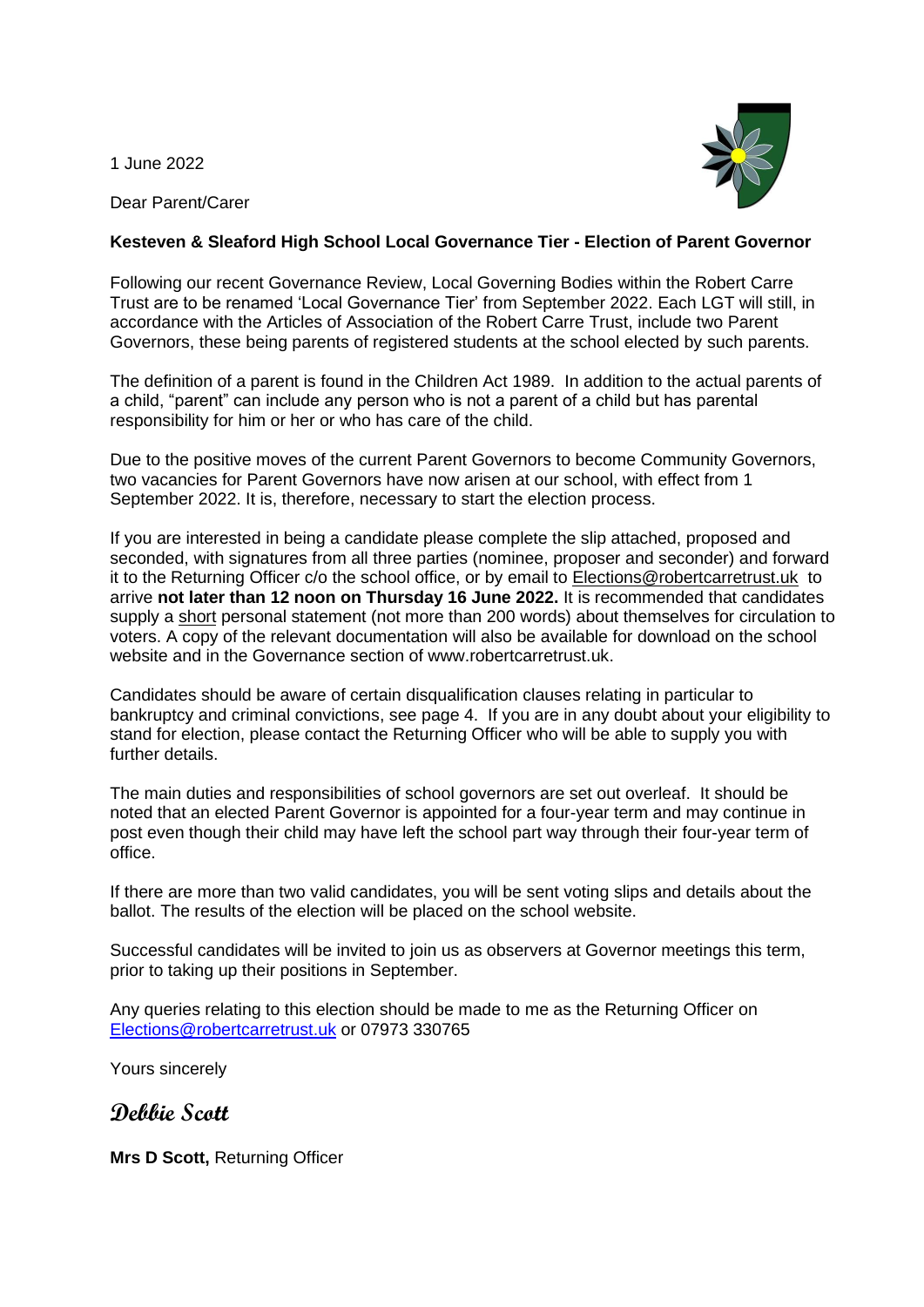## **DUTIES OF A GOVERNOR**

Governors are not expected to be involved in the day-to-day management and administration of the school, rather to set strategic plans for the school and to provide the Head of School with guidance on general principles.

Whilst it is difficult to define in precise terms what all the duties of a governor are, the following are among them:

- Work as a member of the Local Governance Tier for the best interest of the school.
- Attend the regular meetings and special meetings of the Local Governance Tier as well as meetings of any committees to which they have been appointed.
- Become familiar with general educational issues and developments.
- Take an interest in school activities.
- Promote the school within the community.
- Be able to commit time to the duties and responsibilities of a governor.
- Be prepared to become involved in:
	- staff appointments:
	- student discipline;
	- the school curriculum:
	- monitoring the financial management of the school:
	- Health and Safety matters;
	- Governor Training.

Governors have an increasingly important role and attending termly meetings only is not enough. It is essential that the person appointed must have and maintain a keen interest in the work and welfare of the school. Inevitably visits must be made to see the Head and what the school is doing; to play an active part in the public and social life of the school. Governors also have the task of being the immediate "lay" support for the professional staff in the school.

The Trust values the participation of parent governors – recognising that whilst voted for by parents, the role is not that of a representative of the parents. The role requires the ability to bring a wider parental perspective to the Local Governance Tier, but taking part in collective decision making, as all governors do, according to what he/she believes to be in the best interests of all the pupils and the school.

Further information on school governance can be found on [www.nga.org.uk.](http://www.nga.org.uk/) Please also see the eligibility criteria set out on page 4.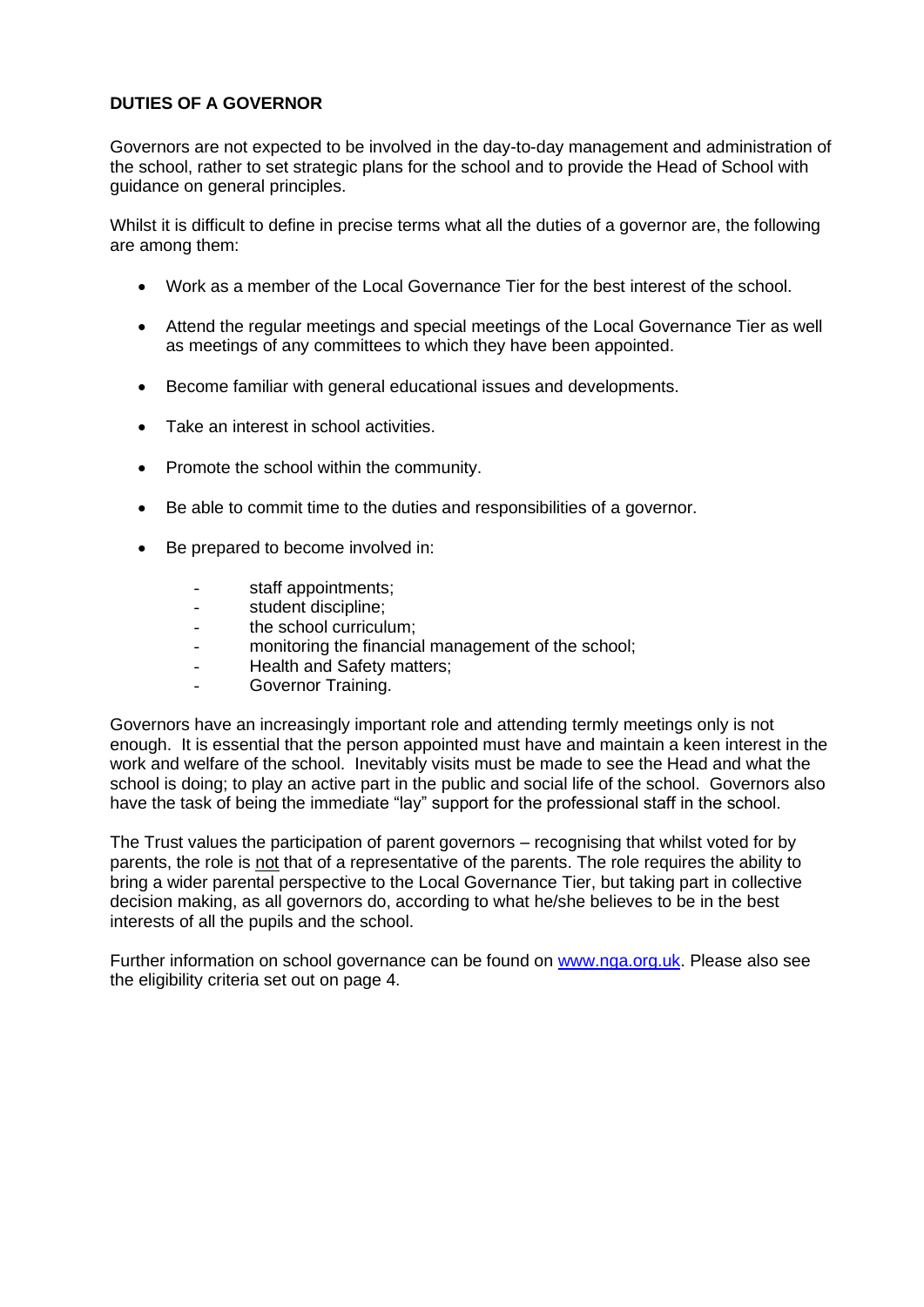## **KESTEVEN & SLEAFORD HIGH SCHOOL NOMINATION FORM FOR PARENT GOVERNOR**

| To the Returning Officer |                                                                                                                                                 |
|--------------------------|-------------------------------------------------------------------------------------------------------------------------------------------------|
| Ι,                       |                                                                                                                                                 |
|                          | (Full name in block capitals)                                                                                                                   |
| Address                  | <u> 1989 - Johann Stoff, amerikansk politiker (d. 1989)</u>                                                                                     |
|                          |                                                                                                                                                 |
| Email                    |                                                                                                                                                 |
| Phone                    |                                                                                                                                                 |
|                          | Parent of the following student(s) currently attending school:                                                                                  |
| Name                     | Year                                                                                                                                            |
|                          |                                                                                                                                                 |
|                          | wish to stand for election as a Parent Governor of the above school. I declare that I<br>meet the eligibility criteria to be a school governor. |
|                          |                                                                                                                                                 |
|                          |                                                                                                                                                 |
|                          |                                                                                                                                                 |
|                          |                                                                                                                                                 |
|                          |                                                                                                                                                 |
|                          |                                                                                                                                                 |

(Both of whom are parents of students registered at the school).

Please use the reverse to give a short personal statement about yourself (not more than 200 words).

Please return the completed form, including signatures of the nominee, the proposer and the seconder, to school by post, by hand or by email to [elections@robertcarretrust.uk](mailto:elections@robertcarretrust.uk) by no later than 12 noon on Thursday 16 June 2022